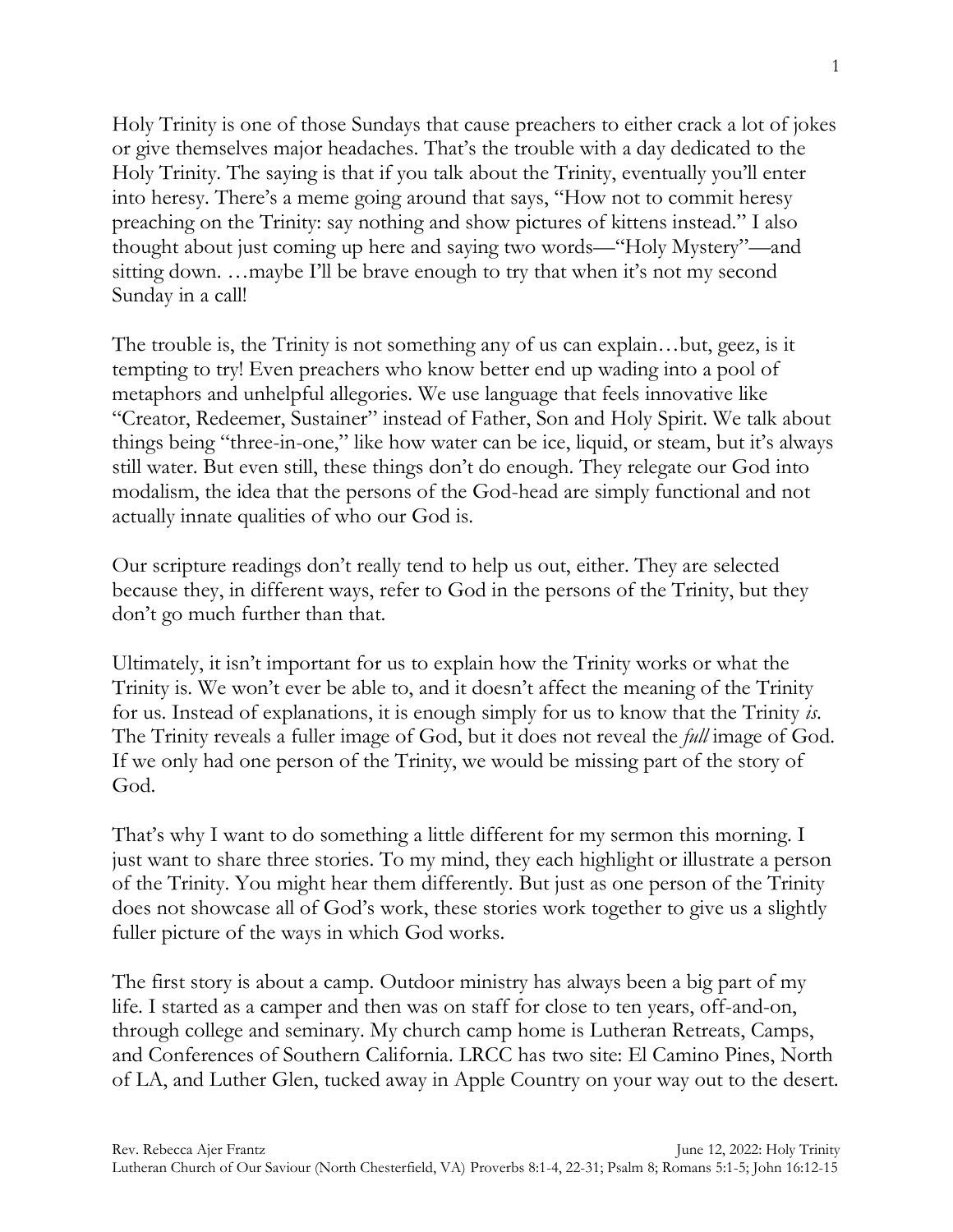Several years ago, it became clear that Luther Glen needed to make a shift—it's mission needed to change. And so staff and board of directors had a pretty incredible idea: let's make a farm! It was something none of them had hands-on experience with, but there was a sense that giving kids and families a place to go to connect to their food and how it was grown would be a great thing.

I should mention that most of the campers who come to LRCC's camps come from cities and suburbs, where they are unlikely to encounter produce that doesn't come from the supermarket, unless their family happens to have a backyard garden.

It was a lot of work—and is still ongoing! But it is incredible to see how Luther Glen is embracing the creation around them and encouraging new growth and life. There are raised beds that produce most of the vegetables used on site. They have chickens and goats and sheep. The cabins all have showers, so they turned the defunct old shower house into in a worm house for composting. A couple years ago, they actually even had a barn raising and now have a beautiful barn to house their livestock.

It was a risk, moving from simply being a place of sanctuary in the forest to being a working farm, in addition to a retreat center and camp, but it has proven worth it. At Luther Glen, God's abundance is on display every day and people eat the bounty collected from the garden. God's incredible creation is highlighted in a new and valuable way.

And then there's a story shared by Pastor Tina, a colleague and seminary classmate who serves a congregation outside of Cleveland. She was taking communion to one of her members. This woman is ninety-years old and lives in an assisted living facility. They had a great visit and Pastor Tina had brought communion to her. When they had finished their time together, this woman offered to walk Pastor Tina out of the facility.

Apparently, it was a slow process, as this woman was limited in her mobility. As they moved down the hallway, this woman kept inviting her neighbors out to meet Pastor Tina. She would make introductions and then ask these unsuspecting neighbors if they wanted communion. When they said yes, this woman looked at Pastor Tina and said, "Get to it, Pastor."

What followed was something incredible. Pastor Tina describes it as a fishes and loaves moment. There were so many people who wished to be communed that Pastor Tina ran out of wine in her communion kit and they ended up using some Arbor Mist someone had leftover somewhere. Pastor Tina expressed how thankful she is "for this senior's desire to spread the means of grace." She wanted to spread the means of